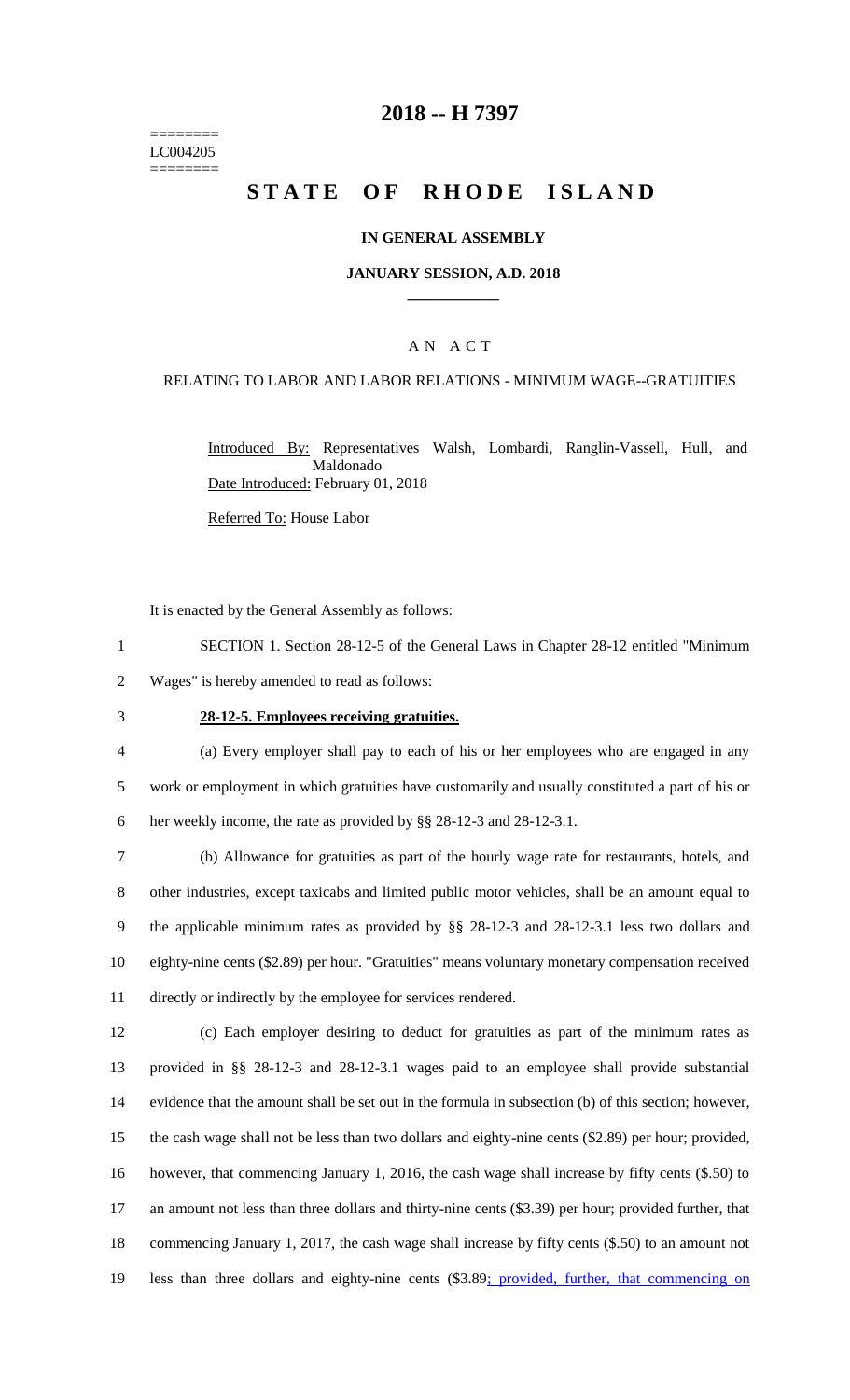1 January 1, 2019, and year to year thereafter, the cash wage shall increase by fifty cents (\$.50) per

2 year until the cash wage is not less than two-thirds  $(2/3)$  of the minimum wage provided under §

28-12-3, and shall thereafter increase two-thirds (2/3) proportionally with any increase in the

minimum wage provided under § 28-12-3 per hour.

 (d) The director of labor and training shall notify employers concerning what type of proof shall be accepted as substantial evidence for the purpose of this subsection. Employees involved shall be entitled to a hearing on the question of the amount of deduction if they so desire.

 (e) In cases where wages are figured by the employer on an incentive basis in such a manner that an employee of reasonable average ability earns at least the minimum wage established by §§ 28-12-3 and 28-12-3.1, it shall be taken that the employer has complied with this statute. It shall be of no concern to the director of labor and training how the employer arrives at its wage scale so long as it is not unreasonable in its demands on the employee.

 (f) Where, in the case of the employment of a full-time student who has not attained his or her nineteenth (19th) birthday engaged in the activities of a nonprofit association or corporation, whose aims and objectives are religious, educational, librarial, or community service in nature, the employer-employee relationship does exist, the employer shall pay to each such employee wages at a rate of not less than ninety percent (90%) of the minimum wage as specified in § 28-12-3. In case of any conflict between provisions of this section and those of § 28-12-3.1, the provisions of § 28-12-3.1 shall govern.

SECTION 2. This act shall take effect upon passage.

#### ======== LC004205 ========